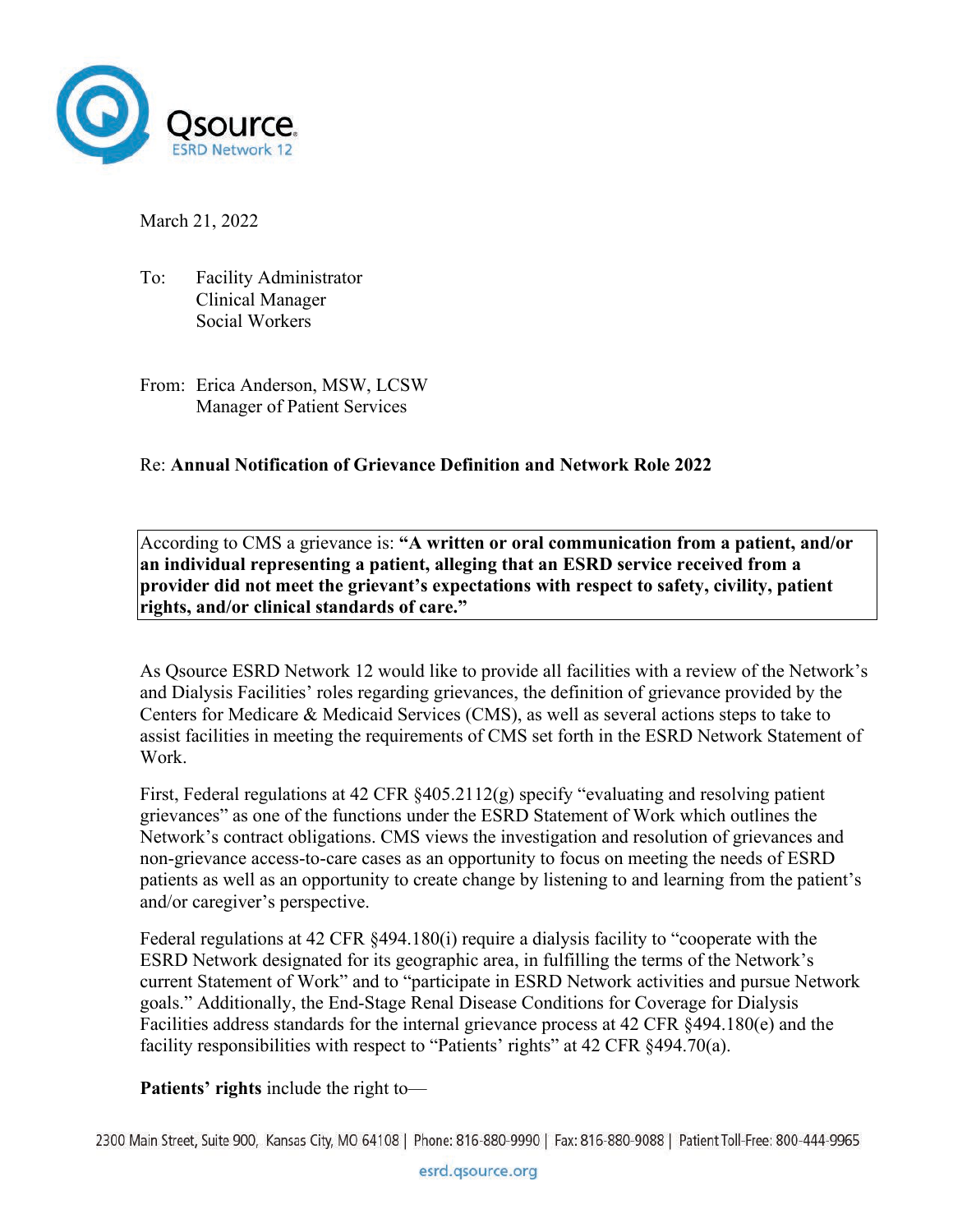- Be informed of the facility's internal grievance process;
- Be informed of external grievance mechanisms and processes, including how to contact the ESRD Network and the State Survey Agency;
- Be informed of his or her right to file internal grievances or external grievances or both without reprisal or denial of services; and
- Be informed that he or she may file internal or external grievances, personally, anonymously or through a representative of the patient's choosing.

**Internal grievance process.** The facility's internal grievance process must be implemented so that the patient may file an oral or written grievance with the facility without retaliation or denial of services.

The grievance process must include—

- A clearly explained procedure for the submission of grievances.
- Timeframes for reviewing the grievance.
- A description of how the patient or the patient's designated representative will be informed of steps taken to resolve the grievance.

To meet the current Network Statement of Work goals and to assist facilities to improve the facility level grievance process, to educate facility staff and to educate patients about the grievance process and Network role the Network has developed several resources. These resources are available on our website:

- 1. **Review the facility grievance policy and procedure.** Please review the internal grievance policy and procedures and modify appropriately to ensure they include the components required under the ESRD Conditions for Coverage 42 CFR §494.180(e) and Patients' Rights including options for filing an anonymous grievance.
	- $\Box$  Use the Grievance Policy and Procedure Review (pages 4-6) of the Grievance Tune Up [Kit](https://esrd.qsource.org/wp-content/uploads/2022/03/Grievance-Tune-Up-Toolkit_508.pdf)
- 2. **Provide Staff Education with Network resources.** *Please download* and include a review of the following:
	- $\Box$  Huddle Up: Grievance Series #1: Grievance Definition
	- $\Box$  Huddle Up: Grievance Series #2: Grievance Process
	- □ [Huddle Up: Grievance Series #3: Retaliation](https://resourcehub.exchange/download/heartland-huddle-grievance-retaliation/?wpdmdl=4640&refresh=61f845b6d2c6f1643660726)
	- $\Box$  Facility grievance policy and procedures, including documentation and follow up.
	- $\Box$  Network handouts to be provided for patient education as listed in #3.
- 3. **Provide Patient Education with Network resources.** *Please download the Network resources to distribute to patients*, patient education should include a review of the definition of grievance, and all options for addressing grievances including the role of the Network.